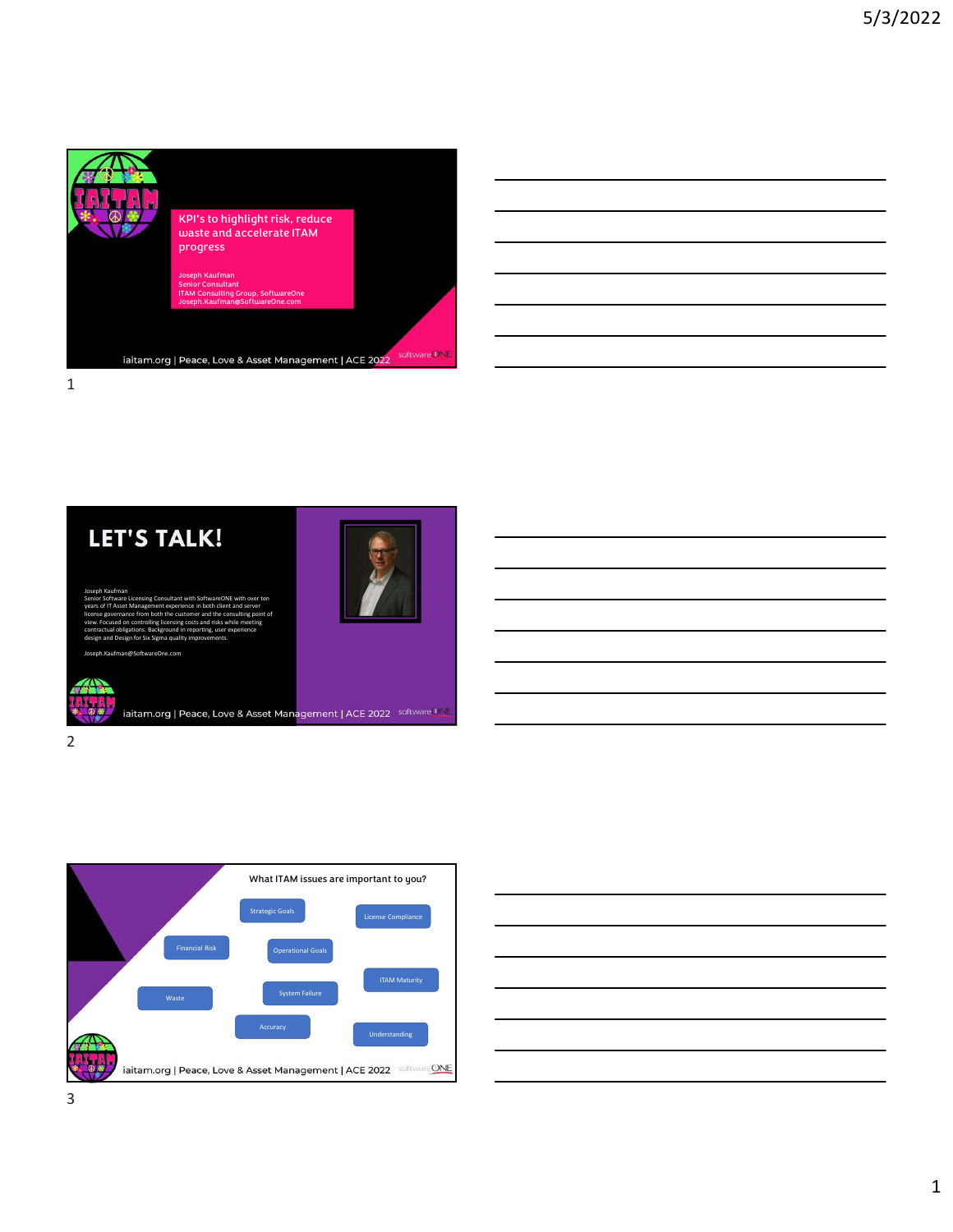









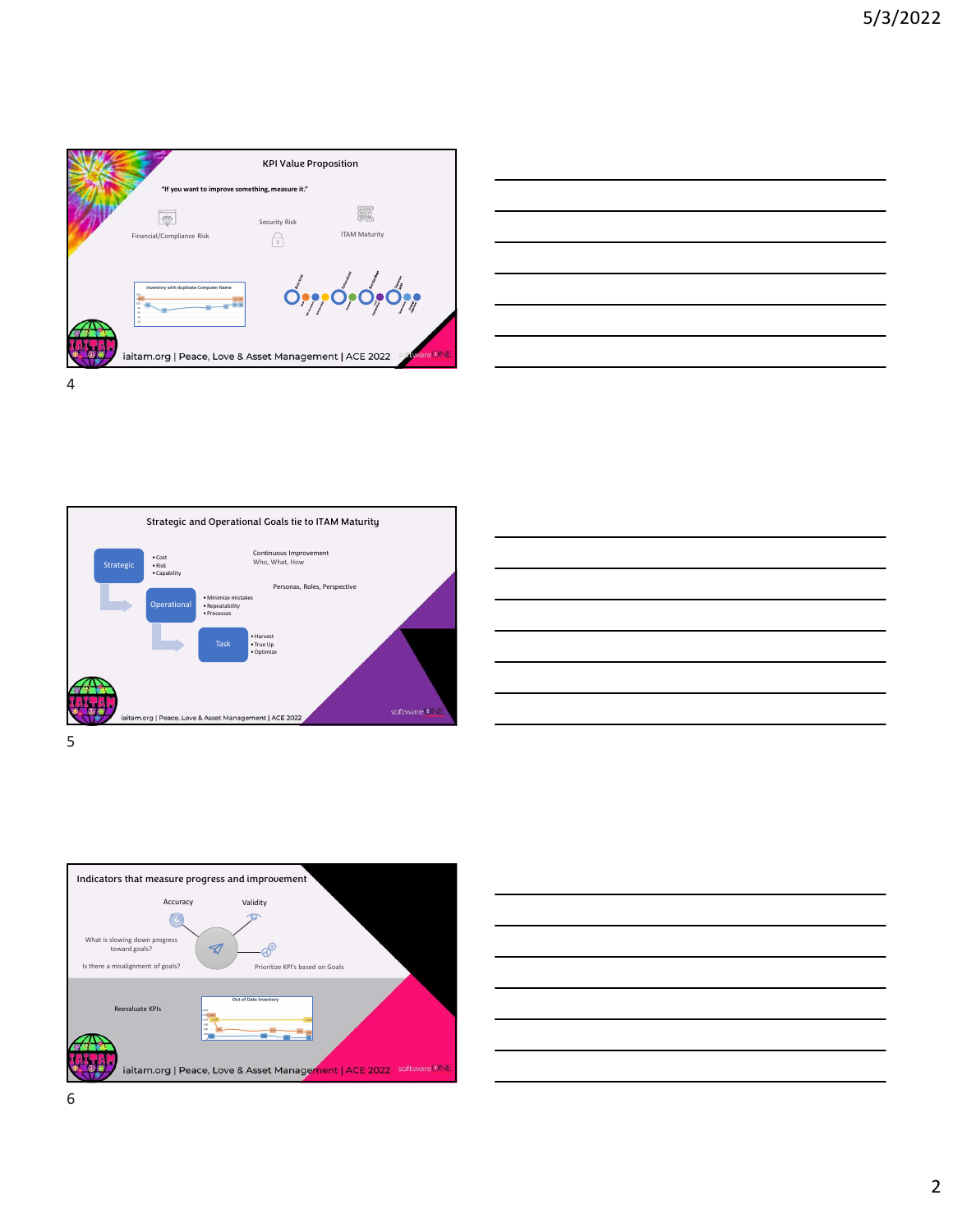





| the control of the control of the control of the control of the control of |  |  |
|----------------------------------------------------------------------------|--|--|
|                                                                            |  |  |
|                                                                            |  |  |
|                                                                            |  |  |
|                                                                            |  |  |
|                                                                            |  |  |